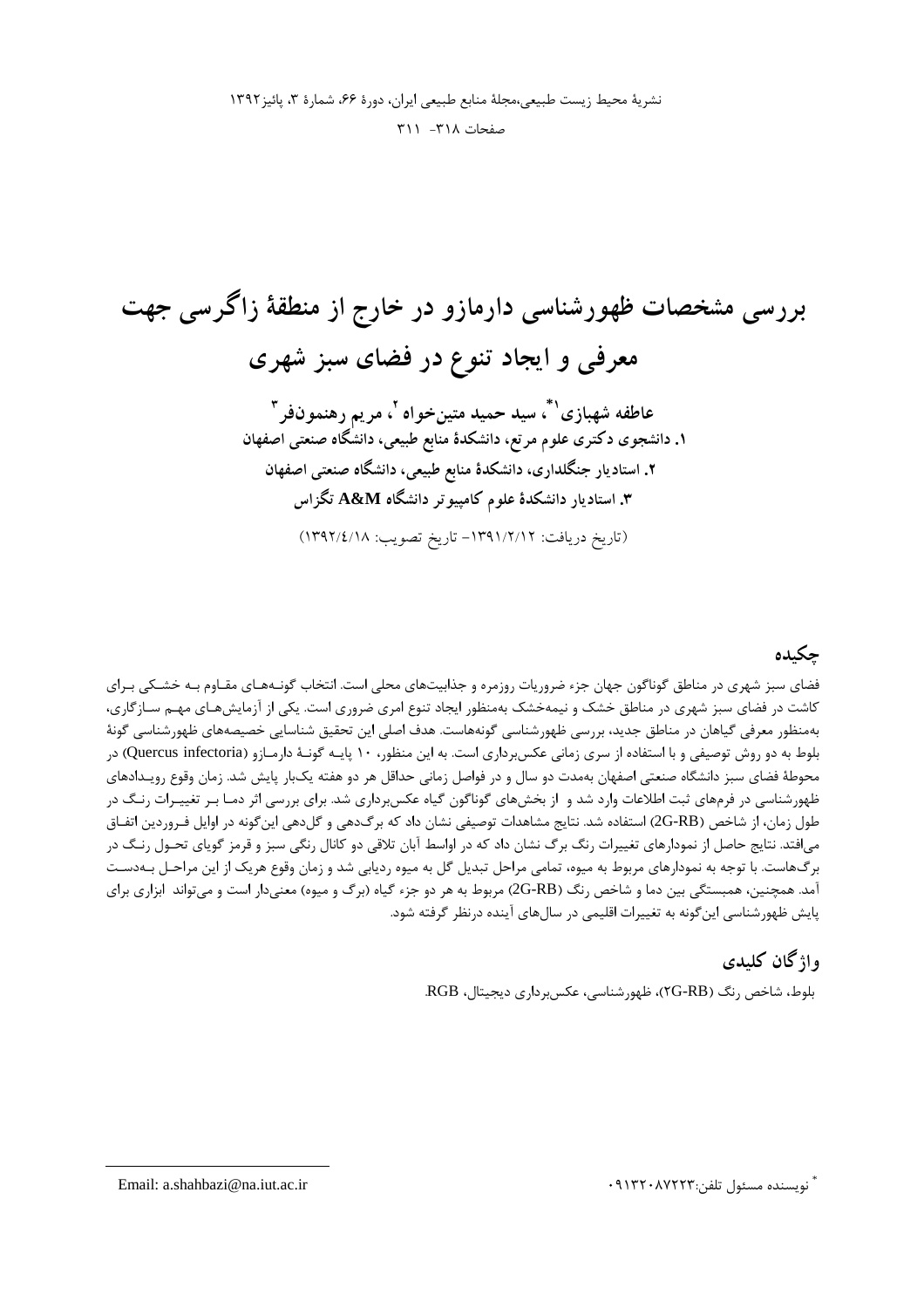### **( - 1 .**

تغییرات در ظهورشناسی گیاهـان بـهعلـت حساسـیت بیشتر شاخص مشاهدهپذیری برای واکنش گیاهـان بـه تغييرات اقليمي است (Linderholm, 2006). مشكلات عمدة تغييرات اقليمي در جهان موجب توجه روزافـزون به ظهورشناسی و توسعهٔ مطالعات در این زمینــه شــده (. Fitter & Fitter, 2002, Chuine *et al.,* 1998 ) / مراحـــل فنولـــوژي درگياهــــان از الگـــويي مـــنظم و پیشبینی پذیر پیروی میکند. از این پیشبینی میتوان به مثابـهٔ ابـزاري بـراي ارزيـابي كيفـي شـرايط رويـش اســتفاده كــرد (Mirhaji *et al.*, 2010). فصــل رشــد تغییرات سالانهٔ زیادی دارد و مشخصترین تغییرات در پارامترهای فصل رشد در ۳۰ سـال آخـر قـرن بیسـتم اتفاق افتـاده اسـت. اكثـر پـژوهشهـاي ظهورشناسـي جلوافتادن بهار را ناشی از بهار و زمستانهای گرمتر و آخــــرين يخبنــــدان زودرس گــــزارش كــــردهانــــد .( Linderholm, 2006)

یکی از روشهایی که در سالهای اخیر برای پـایش ظهورشناسی گیاهان مورد توجه قرار گرفته است روش استفاده از سری زمانی عکس برداری است. Crimmins در سال ۲۰۰۸، ضمن بیان مشــکلات ثبـت مشــاهدات روزانهٔ ظهورشناختی، عکسبرداری بـهصـورت مکـرر را راهحل مناسبی برای پایش رویدادهـای ظهورشـناختی در گیاهان عنوان کرد. وی با اسـتفاده از ایــن روش بــه تخمین سبزینگی و شمارش گلهای انفـرادی مبـادرت کرد و به این نتیجـه رسـید کـه عکـسبـرداری مکـرر می تواند برای فهم دقیق تر روابط بین ظهورشناختی با متغیرهـای هواشناسـی و خـاکشناسـی بـهکـار رود. Richardson و همكاران (2007)، با استفاده از دوربين ديجيتــال، بـــه تعيـــين ســـبزينگي در جنگـــل ملـــي نیوهمشایر آمریکا اقـدام کردنـد و نتیجـه گرفتنـد کـه میتوان از دوربینها بهمثابهٔ ابزارهایی ارزان برای كمي كردن تغييرات ظهورشناسي تاج پوشش گياهـان استفاده کرد. همچنین آنهـا شـبکهای از دوربـینهـا را برای اجراکردن برنامـهٔ پـایش ظهورشناسـی در سـطح منطقهای و ملی پیشنهاد کردند. Ahrends و همکـاران (2009) بیان کردند که دوربینهای دیجیتال عـلاوهبـر ينكه بهمثابهٔ ابزاري عيني در تعيين حالت فيزيولـوژي  $\overline{\phantom{a}}$ 

تـــاج پوشـــش جنگـــل كـــاربرد دارنـــد، در تكميـــل انـدازهگیـریهـای تبـادل آب و دیاکسـید کـربن نیـز مفیدند و به ایـن ترتیـب دانـش مـا را از فرآینـدهـای اکوسیستم بهبود میبخشند. در مطالعات مشابه دیگـر، مناسببودن تصاوير دوربين ديجيتـال بـراي پـايش ظهورشناســی در مطالعــات اکوسیســتم نشــان داده شــده (2009a) Ahrends *et al.*, (2008): است (برای مثـال) Shahbazi و Matinkhah. همچنین، Matinkhah (2010) بسا استفاده از دوربسين ديجيتسال تغييسرات ظهورشناسی گونهٔ زیتـون را در ســالهــای ۲۰۰۶-۲۰۰۹ بررسی کردند و نشان دادند که میتوان با اسـتفاده از ایـن روش زمان دقیق تحولات گیاهی را ثبت کرد.

رنگ ازجملــه پدیــدههــایی اســت کــه در اجــزای گوناگون گیاهی طی زمانهای گوناگون تغییر میکند و در مطالعات ظهورشناسی بهدلیل کاربردهـای گونـاگون آن مورد توجه است. تغییرات رنگ گیاهان میتوانـد در تيپېندي مناطق جنگلي و طراحي پـارکـهـا و فضـاي سبز استفاده شود. در گذشته با رنگ پدیدهها بهصورت پارامتری کیفی برخورد میشد که بهمثابهٔ یـک پـارامتر کمّی در پژوهشهای علمی استفادهشدنی نبـود، بـرای مثال تبدیل رنگ برگها در فصل خزان به زرد یا قرمـز تصريح شده است (Matinkhah, 2006).

فضای سبز شهری در مناطق گوناگون جهـان جـزء ضروریات روزمره و جذابیتهای محلـی اسـت. یکـی از اهداف اصلی محققان و صاحبنظران این است کـه بـا مطالعهٔ سازگاری گیاهان در مقابـل تـنش۵هـا و شـرایط نامساعد محیطی، مقاوم ترین آنها را شناسـایی کننــد و با توسعهٔ آنها در جهت حفظ پوشش گیاهی و احیای آن بهویژه در مناطق خشک و نیمه خشک قدم های اساسی بردارند. پژوهشهـای گونـاگونی دربـارهٔ انتخـاب گونـه برای کشت در مناطق خشک و نیمهخشک صورت  $\zeta$ و فتــه اســت. Khahjealdin (2006) نتيجــه گرفــت گونهٔ دارمازو با داشتن میزان پتانسیل آب برگ پـایین، جزء گونه های با مقاومت بالا بـه خشـكی اسـت. آنهـا همچنین بیان کردند که مے تـوان، از بـین گونـههـای جنگلی، گونههای با پتانسیل مقاومت بالا به خشکی را انتخاب و برای فضای سبز شهری و جنگل کاری حاشیهٔ شهرها در مناطق خشک و نیمـه خشـک معرفـی کـرد. كونــهٔ بلــوط دارمــازو *(Quercus infectoria)* يكــى از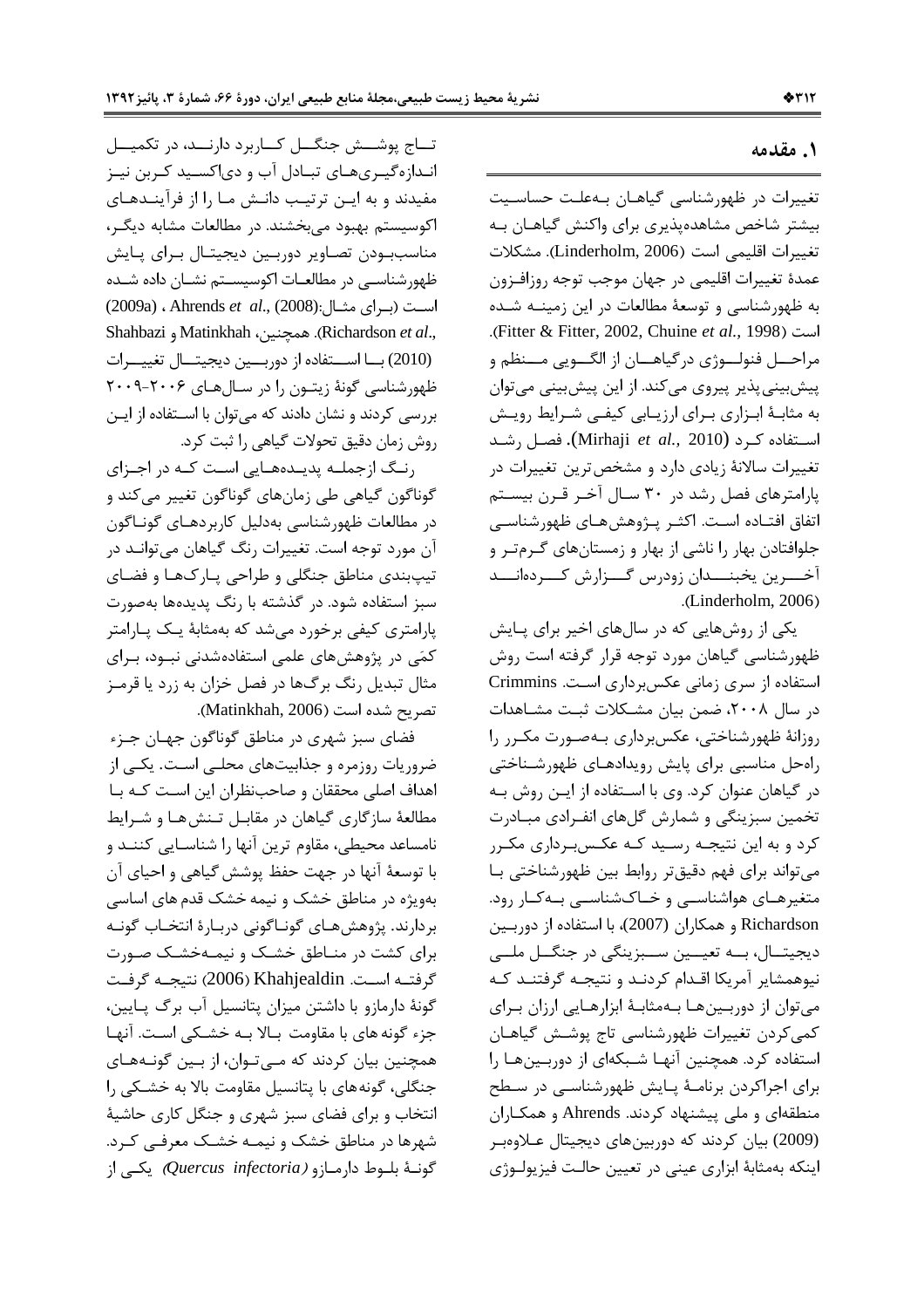مهمترین سازندهای جنگلهای زاگرس و گونهای با چوب صنعتی و دارای کاربردهای چندمنظوره در تولید محصولات فرعبي از بـرگ و ميـوه، مـان و گـال اسـت (Jazirehi & Ebrahimi Rostaghi, 2003) و بدين ترتیب از ارزش ویـژهای در احیـای منـاطق نیمـهخشـک و توسعهٔ سیستمهای اگروفارسـتری برخـوردار اسـت. دربـارهٔ ظهور شناسي اين گونه تاكنون يژوهش هاي محـدودي انجــام شــده اســت و در اکثــر ایــن پــژوهشهــا بــرای بررســی ظهورشناسي فقط به تعيين زمان گلدهي اكتفا شده است.

Ghahreman (1999) موسم گل در این گونـه را اسفند- فروردین بیان کرده است. دانستن خصیصههای ظهورشناســی در انتخــاب گونــه نقــش مــؤثری دارد؛ ازاین رو، هدف از این تحقیـق شناسـایی خصیصـههـای ظهورشناسی این گونـه بـه دو روش توصـیفی و بـا استفاده از سری زمانی عکس برداری است.

### ۲. مواد و روش ها

۰۱.۲ منطقهٔ مورد بررسی دانشگاه صنعتي اصفهان واقع در شمال غرب شهر اصـفهان، در عرض جغرافیایی ۴۳° ۳۲ شمالی و طول جغرافیایی ۳۱٬ ۵۱<sup>°</sup> ۵۱ شرقی و ارتفاع از سطح دریای ۱۶۲۶.۴ متر واقع شده است. میـانگین بارنـدگی سـالانه ۱۰۵.۶ میلـیمتـر و متوسط درجهحرارت سالانه١۶.٣۴درجهٔ سانتی گـراد اسـت. خاک های منطقه براساس مطالعات انجامشده، عمـدتاً در دو ردهٔ Entisols و Aridisols و گــــروههــــای بــــزرگ Calcigypsids و Calcigypsids و Calcigypsids قرار می گیرند. بافت خاک منطقهٔ مورد مطالعه شنبی لومی (LS) با جرم مخصوص ظاهری ۱/۲ گرم بـر سـانتی،متـر مکعـب و ميانگين V/A pH و متوسط هدايت الكتريكـي (EC) خـاك ١/٠٧ دسی; یمنس بر متر است.

ثبت رویدادهای ظهورشناختی بهروش توصیفی در سال های ۱۳۸۸–۱۳۸۹ در محـدودهٔ دانشـگاه صـنعتی Quercus ) اصفهان بهمدت دو سال روی ١٠ پايه بلوط infectoria) انجام پذیرفت. به این منظور مشـاهدهگـر، در طول فواصل زمانی گوناگون، با مراجعه به پایـههـای گیاه به ثبت مشاهدات ظهورشناختی اقدام کرد و نتایج آنها را در فرمهایی از قبـل تهیـهشـده وارد کـرد و در هربار مراجعه به گیاه این فرمها تکمیل شد.

بهمنظور بررسی تغییرات رنگ برگ و میوه در گونهٔ مورد نظر در فواصل زمانی نسبتاً منظم عکسبرداری و ثبت مشاهدات مربوطه انجام شده است. بدين منظور، از دوربـــين ديجيتـــال Canon بـــا قـــدرت تفكيـــك ۲۰۴۸×۱۵۳۶ استفاده شد. از زمان شروع پایش کمّـی، حداکثر هر دو هفته یکبار از پدیدههای گیاهی (بـرگ و ميوه) گونهٔ مذکور بهطور متوسط هشت عکس گرفته شده اسـت. شـایان ذکـر اسـت کـه ایـن عکـس۵مـا در ساعتهای گوناگونی از روز گرفته شـدهانـد. بایـد ایـن نکته را هـم درنظـر گرفـت کـه بـرای پـایش تغییـرات برگها، بعضی از فصلها اهمیت بیشتری دارنـد؛ بـرای مثال، تغییرات برگها درمورد درختان خزان کننــده در فصـلهـای پـاییز و بهـار بـهمراتـب بسـیار بیشـتر و بااهمیتتر از فصلهای تابستان و زمستان است. برای بررسی کمّی رنگ از نرمافزار فتوشـاپ اسـتفاده شـده است، به ایـن صـورت کـه عکـسهـای مبـین انتخـاب میشوند و ترجیحاً از عکسهایی استفاده میشــود کــه نشان دهندهٔ وضعیت عمومی گیاه باشند. قسمتهایی از برگها وميوه انتخاب مىشوند كه رنگ يكنواخـتتـرى داشته باشند و از وضوح کافی برخوردار باشند. سیس از رنگ یکنواختشده نمونهبرداری مےشود و RGB آن قرائت می شود. سیستم RGB ترکیبی از کانـالهـای رنگي قرمز (Red)، سبز (Green) و آبي(Blue) است و بین صفر تا ۲۵۶ تغییـر مـی کنـد. ازآنجـایی کـه رنـگ بخشهای گوناگون گیاه در ارتباط با روشـنایی محـیط اطراف متفاوت خواهد بود، تهرنگ هر رنگی مـیتوانـد با محاسبهٔ درصد هریک از کانالهای رنگ محاسـبه شود و در این صورت، صرفنظـر از روشـنایی محـیط، می تواند خصوصیت پدیـدههـا را نشـان دهـد. از ایـن مسئله در رسم نمودار تغییرات رنگ استفاده می شود كه مى تواند امكان آناليز كمّى را در آينده فراهم كنـد. ايـن شـيوه پـيشتر در پـژوهشهـاي قبلـي بـا عنـوان "روشنی نرمال شده" شرح داده شده بود ( Rechardson 2007 . & Jenkins, با توجـه بـه اينكـه دمـا يكـي از یارامترهای مهم تأثیرگذار بر رنگ اجزای گیــاهی اسـت، لازم است که تغییـرات هـر سـه کانـال رنـگ اجـزای گیاهی در هر زمان را بهصورت یک شاخص بیان کـرد تـا بتـوان همبسـتگي بـين ايـن شـاخص و فاكتورهـاي محيطي مانند متوسط دما را بهدست آورد. Rechardson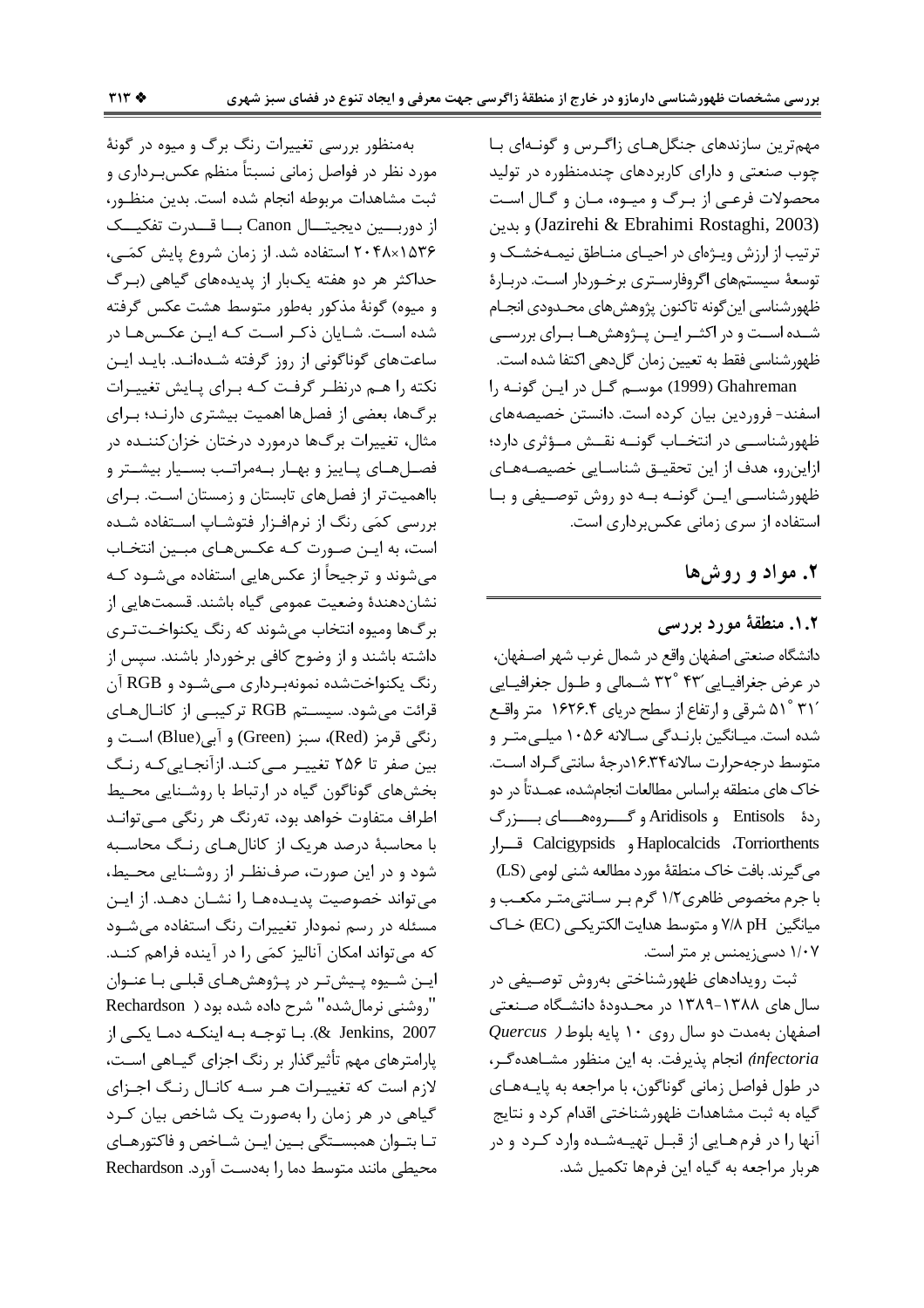درک بهتر تغییرات رنگ استفاده شـود. آنهـا شاخصـی بـا عنوان 2G-RB را بهصورت زير تعريف كردند: و Jenkins (2007) در بررســي ســبزينگي جنگــلهــاي خـزان كننــده بــا اســتفاده از تصــاوير دوربــين ديجيتــال دریافتند که تفاضل بین کانالهای رنگے مے توانـد بـرای

2G-RB=(green DN-red DN)+(green DN-blue DN)

 $=2\times$ (green DN)-(red DN+blue DN)

 $DN = (digital number)$ 

نمودار تغییـرات رنـگ بـرگ و میـوه گونـهٔ مـذکور بهتفکیک سال ها در شکل های ۵–۱ آورده شده است. همچنــین، بـا اســتفاده از آمـار ایســتگاه اصــفهان، متوسط دمای ماهانه در این سالها بهدست آمد کـه در جدول ۳ آمده است.

۰.۳. نتایج توصیفی ظهورشناسی گونهٔ بلوط با استفاده از فرمهای ثبت ظهورشناسی، جـدول زمـان ظهور رویدادهای ظهورشناسی گونهٔ بلوط تهیه شد کـه در جدولهای ۱ و ۲ آمده است. با توجه به اینکه عکسبرداری، در تحقیق حاضر، در ساعتهای گونـاگونی از روزهـای سـال صـورت گرفتـه است، برای حذف تأثیر نور در بـهدسـتآوردن شـاخص رنگ 2G-RB از درصد نسبی کانالهای رنگ بـهجـای اعـداد دیجیتـال ,نـگ (DN) اسـتفاده شـد. همچنــین بهمنظور بررسي همبستگي بين متوسط دما و شـاخص 2G-RB (با درنظر گرفتن نرمالنبودن دادهها) در اجزای گیــاهی (بــرگ و میــوه) از آمــارهٔ توصــیفی ضــریب همبستگی اسیپرمن در نرمافزار SPSS استفاده شد که نتايج آن در جدول ۴ آورده شـده اسـت. ازآنجـايي كـه عکس برداری در فواصل زمانی گوناگون صـورت گرفتـه است، در هریک از مقاطع زمانی عکسبرداری، متوسط دمای یکماه قبل از این تـاریخ بـهدسـت آمـد و از آن برای بهدستآوردن همبستگی استفاده شد.

| خزان برگها | پایان<br>گلدھی | ظهور گلها | تغيير رنگ برگھا | ظهور برگهای<br>اوليه | رويدادهاى ظهورشناسى<br>سال |
|------------|----------------|-----------|-----------------|----------------------|----------------------------|
| ۱۸ دی      | ۵ اردیبهشت     | ۷ فروردين | ۸ آبان          | ۷ فروردين            | ۱۳۸۸                       |
| ۲۳ دی      | ۲۳ فروردین     | ۱ فروردين | ۲۱ آبان         | ۱ فروردین            | ۱۳۸۹                       |

جدول ۱. زمان ظهور رویدادهای ظهورشناسی گونهٔ بلوط در سال های ۱۳۸۸-۱۳۸۹

جدول ۲. زمان ظهور رویدادهای ظهورشناسی میوهٔ گونهٔ بلوط در سال های ۱۳۸۸-۱۳۸۹

|               |           | ظهور كاسهٔ گل بهصورت | رویدادهای ظهورشناسی |  |
|---------------|-----------|----------------------|---------------------|--|
| پایان میوەدھی | ظهور ميوه | سربسته               | سال                 |  |
| ۵ آذ,         | ا مرداد   | ۱۸ اردیبهشت          | ۱۳۸۸                |  |
| ۱۱ آذ,        | ۵ تیر     | ۱ اردیبهشت           | ۱۳۸۹                |  |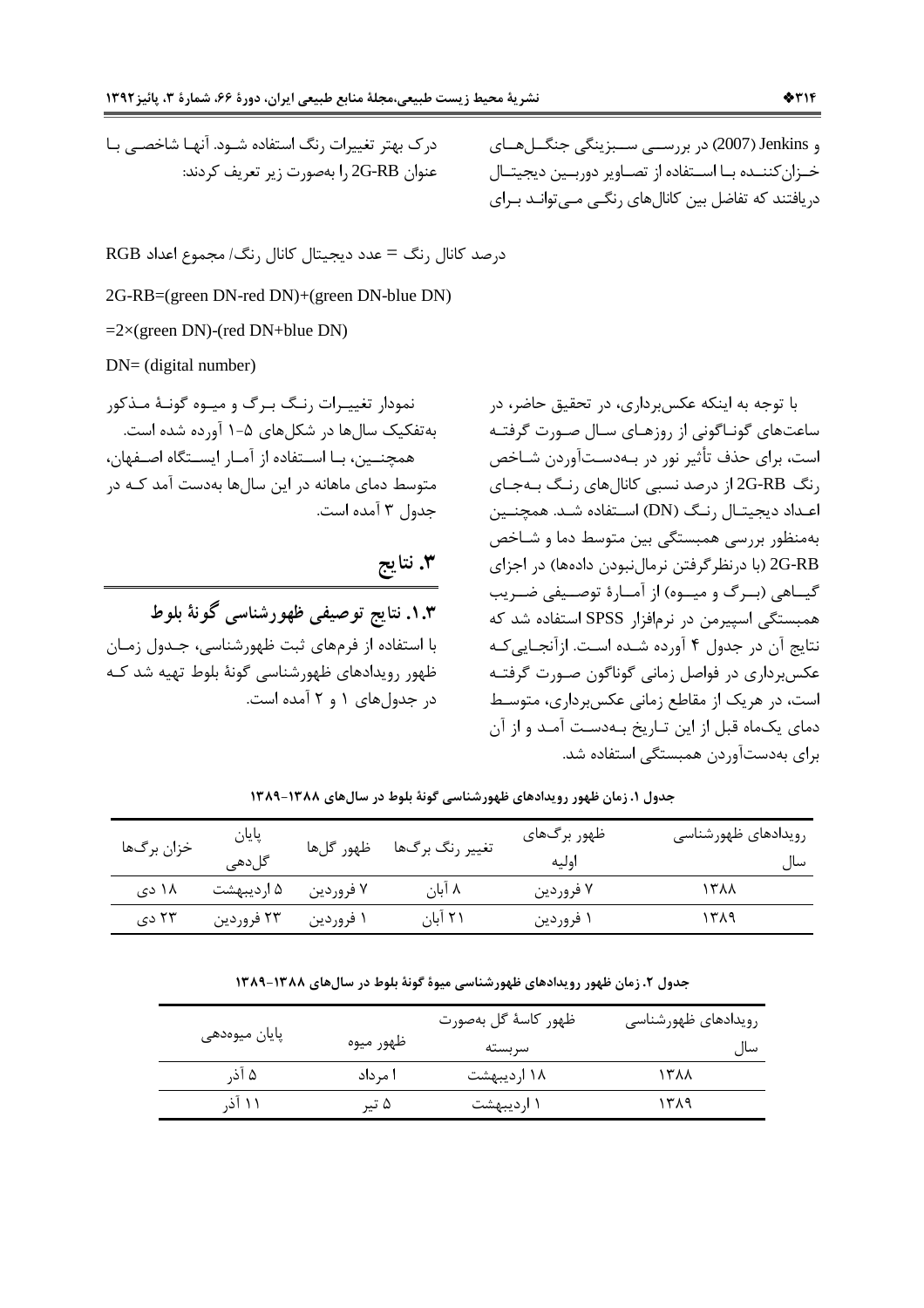| نوامبر دسامبر |            |  | ژوئن ژولای آگوست سپتامبر اکتبر                                                                                                                      |  |  |  |  | ژانویه فوریه مارس آوریل می |  | سال ماه                                                |
|---------------|------------|--|-----------------------------------------------------------------------------------------------------------------------------------------------------|--|--|--|--|----------------------------|--|--------------------------------------------------------|
| $\bullet$     | $F/\Delta$ |  | $9/\lambda$ $\lambda\Delta/\Delta$ $5/\lambda$ $5/\lambda$ $5/\lambda$ $1/\gamma$ $1/\gamma$ $1/\gamma$ $1/\gamma$ $1/\gamma$ $1/\gamma$ $1/\gamma$ |  |  |  |  |                            |  | ۲۰۰۹<br>$(17\lambda\lambda)$                           |
|               |            |  |                                                                                                                                                     |  |  |  |  |                            |  | $\mathbf{Y} \cdot \mathbf{I} \cdot$<br>$(17\lambda$ 9) |

جدول ٣. دمای متوسط ماهانهٔ سال در سالهای ٢٠١٩-٢٠١٠

۲.۳. نتایج کمی ظهورشناسی گونهٔ بلوط با توجه به اينكه برگ و ميوه پديدهٔ اصـلي گونــهٔ بلــوط است، تغییرات رنگ آن در طـول زمـان، در سـالهـای ۱۳۸۸-۱۳۸۹، بهدست آمد و نمودار تغییرات رنگ آنها

R

G

۰B

 $5 - 14$ 

با استفاده از شاخص روشنی نرمالشده رسم شد که در شکل ۴-۱ آورده شده است.



شکل ۱ . نمودار تغییرات رنگ برگ درخت بلوط در سال ۱۳۸۸

درصد كالمانهاي رنگ  $30$ 20  $10$  $\overline{0}$ 23- فروردين ≒6خر داد  $\frac{5}{2}$ 21 اسفند 88

شکل ۲ . نمودار تغییرات رنگ برگ درخت بلوط در سال ۱۳۸۹



شکل ۴ . نمودار تغییرات رنگ میوه درخت بلوط در سال ۱۳۸۹



شکل ۳ . نمودار تغییرات رنگ میوه درخت بلوط در سال ۱۳۸۸

60

50

 $40<sup>°</sup>$ 

50

40

30

 $\overline{20}$ 

 $10$ 

 $\Omega$ 

درصد کانال هاي رنگ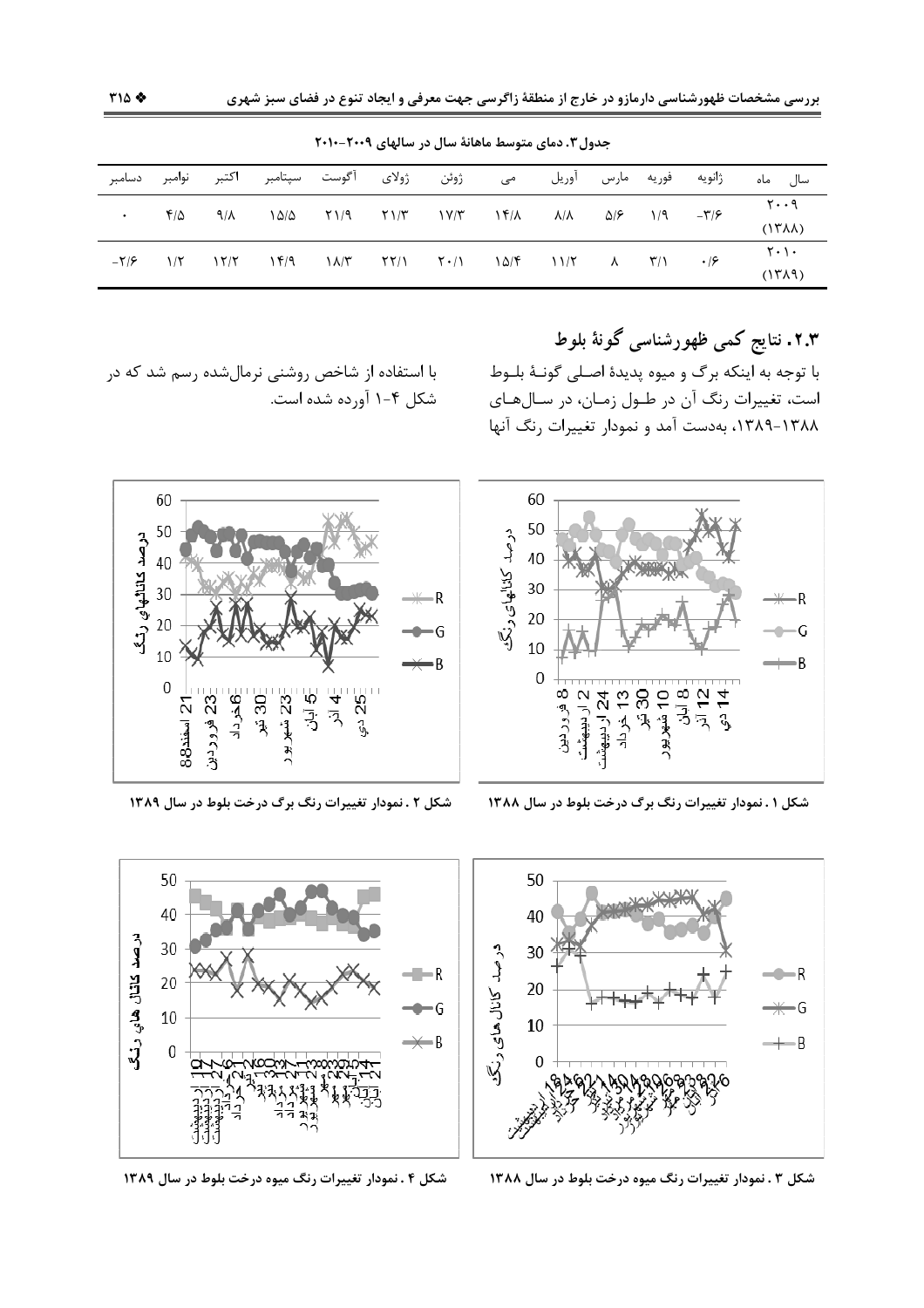| سطح<br>معنىدارى          | ضريب همبستگي<br>(برگ)  | سطح<br>معنىدارى           | ضريب همبستگي<br>(ميوه)  | زمان پايش<br>(سال میلادی)                                                                                       |
|--------------------------|------------------------|---------------------------|-------------------------|-----------------------------------------------------------------------------------------------------------------|
| $\cdot/\cdot\cdot$       | $\cdot$ /۶ $\Delta$ ** | $\cdot/\cdot$ \ \         | .195                    | $y \cdot \cdot \gamma$                                                                                          |
| $\cdot/\cdot\cdot\Delta$ | .95                    | $\cdot$ / $\cdot$ $\cdot$ | $\cdot$ / Y $\Delta$ ** | $\mathbf{Y} \cdot \mathbf{V} \cdot$                                                                             |
|                          |                        |                           |                         | the contract of the contract of the contract of the contract of the contract of the contract of the contract of |

جدول ۴ . مقادیر همبستگی اسپیرمن (r2) بین شاخص 2G-RB و متوسط دمای ماهانه در سالهای ۲۰۰۶–۲۰۰۹

.<br>\* : معنىداري در سطح پنج درصد

\*\* : معنىداري در سطح يک درصد

# ۴. بحث و نتیجه گیری

همان طور که از جدول های ۱ و ۲ مشخص است، برگ های بلـوط در اوايـل فـروردين ظـاهر مـیشـود و همزمان بـا آن گــلهـا روى درخـت ظـاهر مــىشـوند. Ghahreman (1999) موسم گل در ایسن گونمه را فروردین بیان کرده است. دوام گلها روی درخت تا اواخر فروردین و یا اوایل اردیبهشت است. سپس کاسهٔ گل تشکیل می شـود کـه در ابتـدا کوچـک و بـه رنـگ قهوهای است و زمان آن در سـالهـای پـایش متفـاوت بوده است و بهطور معمول در اردیبهشت رخ مـیدهـد. بعد از آن، کاسهٔ گل بزرگتر میشود و فلـسهـایی بـه رنگ سبز آن را می پوشاند. میوهٔ بلـوط بعـد از گذشـت مدت زمانی با بازشدن این فلسها به رنگ سبز پدیـدار می شود. همان طور که مشخص است پایان میوهدهـی در این گونه در اوایل آذر است و میوههـا در ایــن موقــع از درخت می ریزند. معمولاً رنگ میـوههـا در ایـن موقـع قهوهای سوخته است. می توان اظهار کرد کـه مراحـل برگ دهي، گل دهي، پايان گل دهـي، ظهـور كاسـهٔ گـل بهصورت سربسته و ظهور میوه در سال ۱۳۸۹ زودتر از سال قبل اتفاق افتاده است. با توجه به جدول ٣ مشخص است که در ماههای ژانویـه تـا ژولای (معـادل ١٠ دى تا١٠ مرداد) متوسط دماى هوا در سال ١٣٨٩ بیشتر از سال قبل بوده است و شاید بتوان ایـن ظهـور زودتر در مراحل ظهورشناسی را به آن ارتباط داد.

همان طور که در شکل های ۱ و ۲ مشاهده می شود، در ابتدای ظهور برگ ها، بهدلیل اینکه رنگ آنهـا کمـی به نارنجی متمایل است، کانـال رنـگ قرمـز و سـبز بـه همدیگر نزدیکاند، ولی با گذشت زمان و بـزرگشـدن اندازهٔ برگها رنگ آنهـا كـاملاً سـبز مـىشـود كـه بـا فاصله گرفتن دو کانال رنگی از همدیگر همـراه اسـت و

سبب تفوق کانال رنگ سبز بر دیگرکانالهای رنگ شده است. همچنین، دوام برگها به ایـن رنـگ نسـبتاً طولانی است و تـا آخـر فصـل تابسـتان ادامـه دارد. بـا ييش,رفتن بهسمت يـاييز مشـاهده شـده اسـت كـه دو کانال رنگ سبز و قرمز به همدیگر نزدیک میشوند تـا اینکه حدود ۱۳ آبان همدیگر را قطـع کننـد. در اینجـا در رنگ برگها انقلابی رخ داده است. از این تـاریخ بـه بعد، بهدلیل تغییر رنگ بـرگهـا و قهـوهایشـدن آنهـا کانال رنگ قرمز بر دیگر کانال های رنگ تفوق پیدا کرده است. با توجه به جدول ١ می توان دریافت کـه تغییـر رنگ برگ@ا بهروش توصـیفی در روزهـای متفـاوتی در آبان ثبت شده است و این تا حد زیادی ناشی از فواصل زمانی بین مشاهدات است. ولی با رسم کانالهای رنگ، زمان دقیق آن را مےتوان روی نمودار ردیابی کرد. همچنین، مشاهده شده است که با نزدیکشدن بهموقع خزان کانال رنگ قرمز روند افزایشـی در پـیش گرفتـه است که ایـن ناشـی از تیـرهترشـدن رنـگ بـرگ&ـا و سوخته ترشدن آنهاست. این در حالی است کـه کانـال رنگ سبز روند نزولی دارد و نشـاندهنـدهٔ ایـن مطلـب است که از سبزینگی برگها، هرچـه بـه سـمت خـزان ییش می روند، کاسته شده است.

همان طورکه از شکل ۳ مشخص است، در ابتـدا کانال رنگ قرمز بر دیگرکانالهای رنگ تفـوق دارد کـه این ناشی از رنگ جامهای میوه در ایـن مـدت اسـت. معمولاً جامهـاي بلــوط در ابتــدا بــهصــورت قهــوهاي و کوچکاند، سپس با گذشت زمان بزرگ تـر و ســبزرنگ مےشوند. در ایـن موقـع، بـهدلیـل پوشـیدهشـدن بـا کر ک&ای قهوه ای، دو کانال رنگـی سـبز و قرمـز روی نمودار بر هم منطبق می شوند. بعـد از گذشـت مـدتی، میوهٔ بلوط از درون کرکها بیرون میآید کـه بـه رنـگ سبز تیره است. در اینجاست که کانـال رنـگ سـبز بـر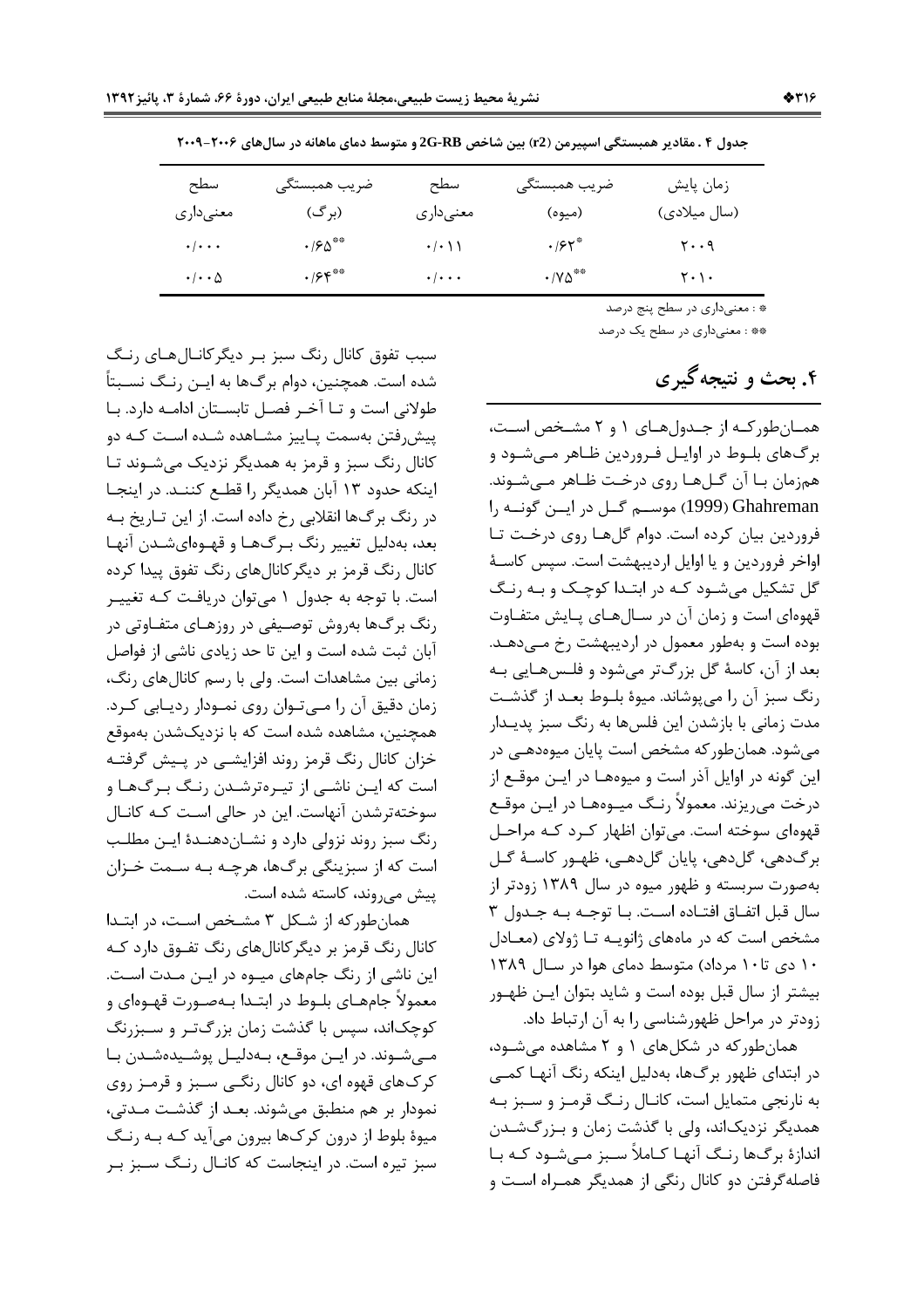كانال رنگ قرمز تفوق پيدا كـرده اسـت. معمـولاً زمـان بیشتری می برد تـا رنـگ میـوههـا قهـوهای شـود. دوام میوهها به این رنگ تا هنگام ریزش میوهها از درون این کر کـهای فنجانی،مانند ادامــه دارد. بنــابراین، مــی تــوان مراحل زیر را روی نمودار دنبال کرد:

حدود ۱۸ اردیبهشت، زمان ظهور جامهای کوچک و قهوهای و سیس حدود اول تیـر، زمـان تغییـر شـکل جامهای بلوط است که با بزرگ ترشدن و کرک\دارشدن آن همراه است. بعد در اول مرداد، ظهور میوهٔ بلوط بـه رنگ سبز از درون کرکها و در نهایت حدود ۲۳ آبان، تغيير رنگ ميـوەهـاي بلـوط بـهسـمت قهـوەايشـدن مشاهده شده است. جداشـدن میـوههـا از ایـن فنجـان كر كـمانند حدود هفتم آذر اتفـاق افتـاده اسـت. البتـه شایان ذکر است که تمامی میوهها بهطور همزمان جـدا نمي شوند. بنابراين، مي توان گفت كه در فاصـلهٔ زمـاني بعد از تلاقی دو کانال قرمز و سبز ریزش میوهها شـروع شده است و از تاریخ هفتم آذر به بعد، تمامی میوهها از روی درخت ریخته شدهاند. با توجه به نمودار شکل ۴، زمان وقوع هريك از اين مراحل در سال ١٣٨٩ بهصورت زیر است: حدود ۱۰ اردیبهشـت زمـان ظهـور جامهای کوچک و قهوهای و سپس حدود پـنج خـرداد زمیان تغییر شبکل جنامهیای بلیوط است کنه بیا بزرگ ترشدن و کرک\دارشـدن آن همـراه اسـت. زمـان ظهور میوهٔ بلوط به رنگ سبز از درون کـر کـهـا حـدود پنج تیر و درنهایت تغییر رنگ میوههای بلوط بهسمت

قهوەاي شدن حدود ۱۶ آبان است. جداشدن میوەھا نیز در ٢٣ آبان اتفاق افتاده است. بـا توجـه بـه نمـودارهـا مشخص است که مرحلهای که میوههـای سـبز از درون کرکھا بیرون مے آینـد تـا هنگـام تغییـر رنـگ آنهـا بەسمت قهوەایشىدن طىولانى تىرين زمـانى اسـت كـه معمـولاً ميـوەهـا بـهصـورت ثابـت روى درخـت بـاقى ماندهاند. همچنین، با مقایسهٔ این دو نمــودار مــیتــوان دریافت که زمان وقوع هریک از این مرحلههـا در سـال ١٣٨٩ زودتر از سال ١٣٨٨ بوده است.

گزارش رنگ اجزای گیاهی در طـول زمـان بـا سـه عدد RGB بيان مي شود، ولـى بـا اسـتفاده از شـاخص 2G-RB تغییرات هر سه کانال بهطور همزمان بـا یـک عدد بیان می شود. حســن ایــن کــار در ایــن اســت کــه مبے تــوان بــا اســتفاده از ایــن شــاخص، همبســتگی یارامترهای محیطی ازجمله دما را روی تغییرات رنگ بررسيے كسرد. بسا توجسه بسه جسدول ۴، می توان دریافت کـه رابطـهٔ مثبـت و معنــیداری بــین متوسط دما و شاخص رنگ مربوط به هر دو جـزء گيـاه (برگ و میوه) وجود دارد. روش کمی ثبت رویدادهای ظهورشناسی از طریق آنالیز عکـس۵هـا و تعیـین رنـگ اجـزای گیـاهی بـهصـورت کمـی و رسـم نمـودارهـای تغییرات رنگ برگ و میوه امکان بررسی بهصورت کمّی را فراهم می کند که تا حدی مے توانـد مشـکلات روش توصيفي ازجمله تعيين زمان دقيق يديدهها و خطاهاي ناشی از ثبت مشاهده گر را رفع کند.

#### **References**

- 1. Jazirehi, M. H & Ebrahimi Rostaghi, M (2003) Silviculture in Zagros, University of Tehran press, 559 (In Persian).
- 2. Khajealdin, S.,J (2006) "Evaluation of drought resistance of woody species in a greenbelt and forests of Zagros and Alborz," Final report of the project to identify plant species suitable for green space of Isfahan city, Vol 2, 112 (In Persian).
- 3. Matinkhah, S.H (2006) "Survey of phenology of thirty-five species of trees and shrubs in Esfahan," Journal of Science and Technologyof Agriculture and Resources, 10(4): 503-516 (In Persian).
- 4. Mirhaji, T., Sanadgol, A.A., Ghasemi, M.H. and Nouri, S (2010) "Application of Growth Degree-Days in determining phenological stages of four grass species in Homand Absard Research Station," Iranian journal of Range and Desert Reseach, 17(3): 362-376 (In Persian).
- 5. Ghahreman, A (1999) Colorful Flora of Iran, Research Institute of Forests and Rangelands, Vol 19, 655 (In Persian).
- 6. Ahrends H. E., Brügger, R., Stöckli, R., Schenk, J. and others (2008) "Quantitative phenological observations of a mixed beech forest in northern Switzerland with digital photography," Journal